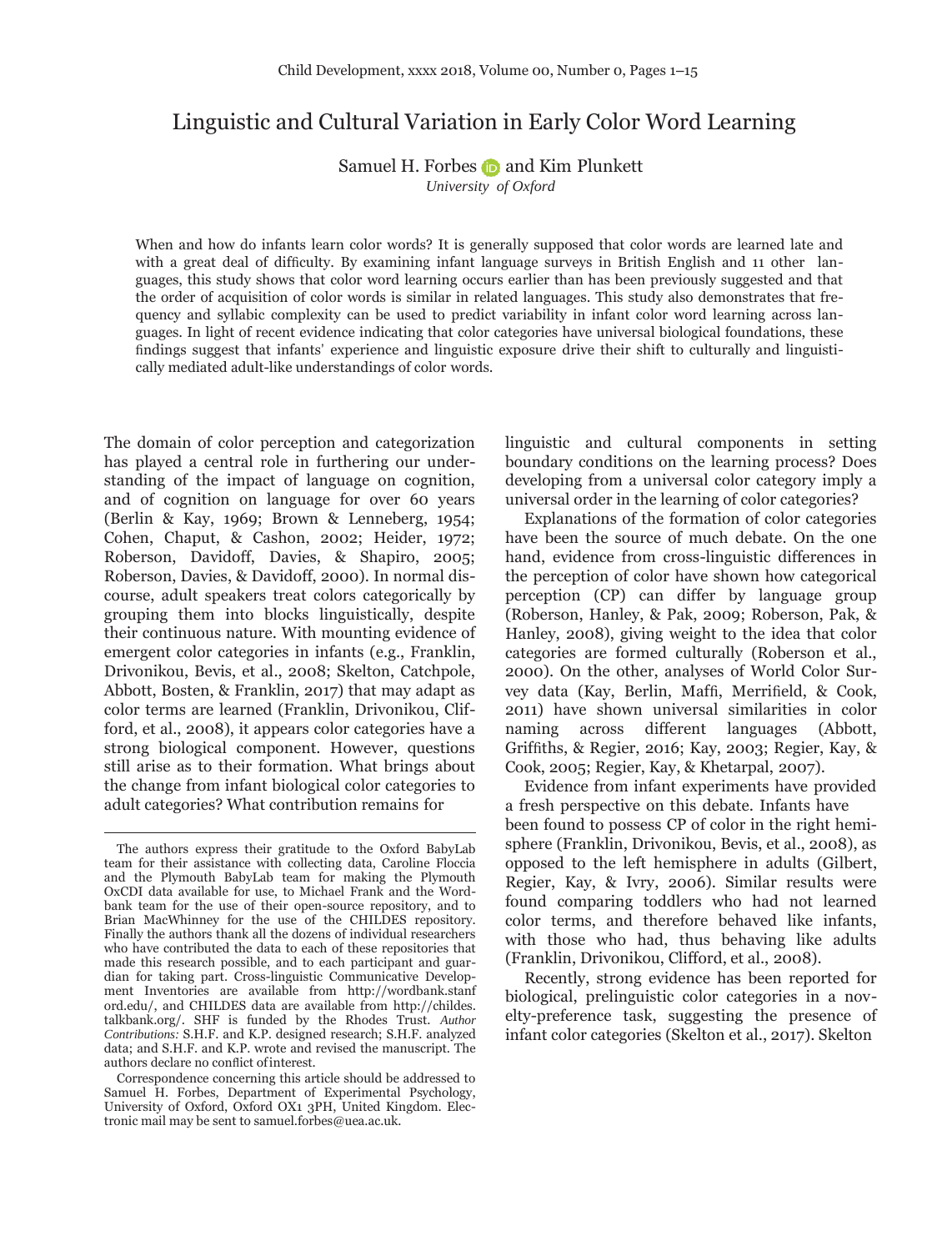et al. found that when the results were plotted in a color space representative of the retinogeniculate pathways that makeup color vision, most of the categorical distinctions made by infants were separated by the axes in that color space. The results of that study therefore suggested that there is a strong association between the cardinal mechanisms of color vision and the way in which infants categorize colors. The infant color categories were found to be similar to the category centroids of nonindustrialized languages, suggesting some commonality with adult color categories. However, there is great diversity in how the color spectrum is divided across languages, suggesting that at some point, language and culture intervene and change the way color is categorized from the original, biological infant categories, to make it more relevant to the language and culture in question. The diversity between languages in the number of color words used may also lead to variability in the timing of acquisition of these terms.

The fact that there is a necessary transition from infant color categories to adult color categories (Skelton et al., 2017) may also provide further insights into why color word learning is perceived to be difficult (Franklin, 2006; Johnson & Huettig, 2011; Mervis, Bertrand, & Pani, 1995; Pitchford & Mullen, 2003; Soja, 1994; Wagner, Dobkins, & Barner, 2013). Researchers have argued that infants learn color words relatively late compared to other classes of words (Heider, 1971; Shatz, Behrend, Gelman, & Ebeling, 1996; Soja, 1994) and that early color word usage is riddled with haphazard, random usage (Pitchford & Mullen, 2003; Sandhofer & Smith, 1999). Explanations have focused on the need to learn to categorize the continuous spectrum of color (Kowalski & Zimiles, 2006) or the dominance of shape over color as a salient dimension (Sandhofer & Smith, 1999). Despite this speculation, the reported age of acquisition of color terms seems to have dropped dramatically in recent decades (Franklin, 2006; Shatz et al., 1996). That color word learning really is difficult is thus worthy of reassessment.

The vast majority of studies completed to date were behavioral assessments of color word knowledge. Many of the previous enquiries into toddler color word learning relied on color matching tasks, where participants were either asked to find an object matching a given color label or asked to match two objects by color (e.g., Sandhofer & Smith, 1999; Shatz et al., 1996; Soja, 1994). For toddlers as young as 2–3 years of age, this requires concentration and cooperation beyond simply comprehending color categories and color terms, and

also requires them to feel comfortable in the experimental setting. The findings of these enquiries found that toddlers could comprehend basic color terms usually by around 30 months of age, or slightly younger. Other past studies have examined toddlers' ability to produce basic color terms (e.g., Pitchford & Mullen, 2002, 2003), finding that their ability to produce some color terms was in place at 2–3 years of age but still improving up until 4– 5 years. Producing terms in front of an experimenter could also be daunting for a toddler, giving these tasks an additional degree of difficulty. Thus assessments made by caregivers, with whom the toddlers are most comfortable, may be a comparatively sensitive measurement, reflected by the fact that diary studies have found color word comprehension as early as just over 2 years of age (Mervis et al., 1995).

The claim that color categories have a biological root in infancy (Skelton et al., 2017), as well as the claim that color categories in adults possess a common root in infant color categories might suggest a universal order of color term learning based on this biological root (see Bornstein, 1985; O'Hanlon & Roberson, 2006; Pitchford & Mullen, 2002). Although Berlin and Kay (1969) found a general order in which color words were developed by languages, no substantive evidence has been found to suggest that this might be mirrored in the way that infants learn color categories. Evidence for a systematic, universal order of color word learning has been equivocal (e.g., Andrick & Tager-Flusberg, 1986; Pitchford & Mullen, 2002; Shatz et al., 1996), suggesting that there have been some trends observed but no overarching pattern. Most of these studies did not consider a wide range of languages, thus also limiting the ability to test whether there are emergent patterns in color word learning.

In light of these findings, this study explores some linguistic and cultural determinants for learning early color words and color categories in different languages, and analyses the developmental profile in color word learning in order to examine the presence or absence of a universal order of color word learning. To address these issues, data were employed from existing parental surveys of children's word learning, also known as Communicative Development Inventories (CDIs; Fenson et al., 1994). CDIs are generally considered valid and reliable indicators of infant word learning (Bates, Bretherton, & Snyder, 1988; Dale, 1991; Dale, Bates, Reznick, & Morisset, 1989; Fenson et al., 1994; Mills, Coffey-Corina, & Neville, 1993, 1997; Styles & Plunkett, 2009). CDIs have the advantage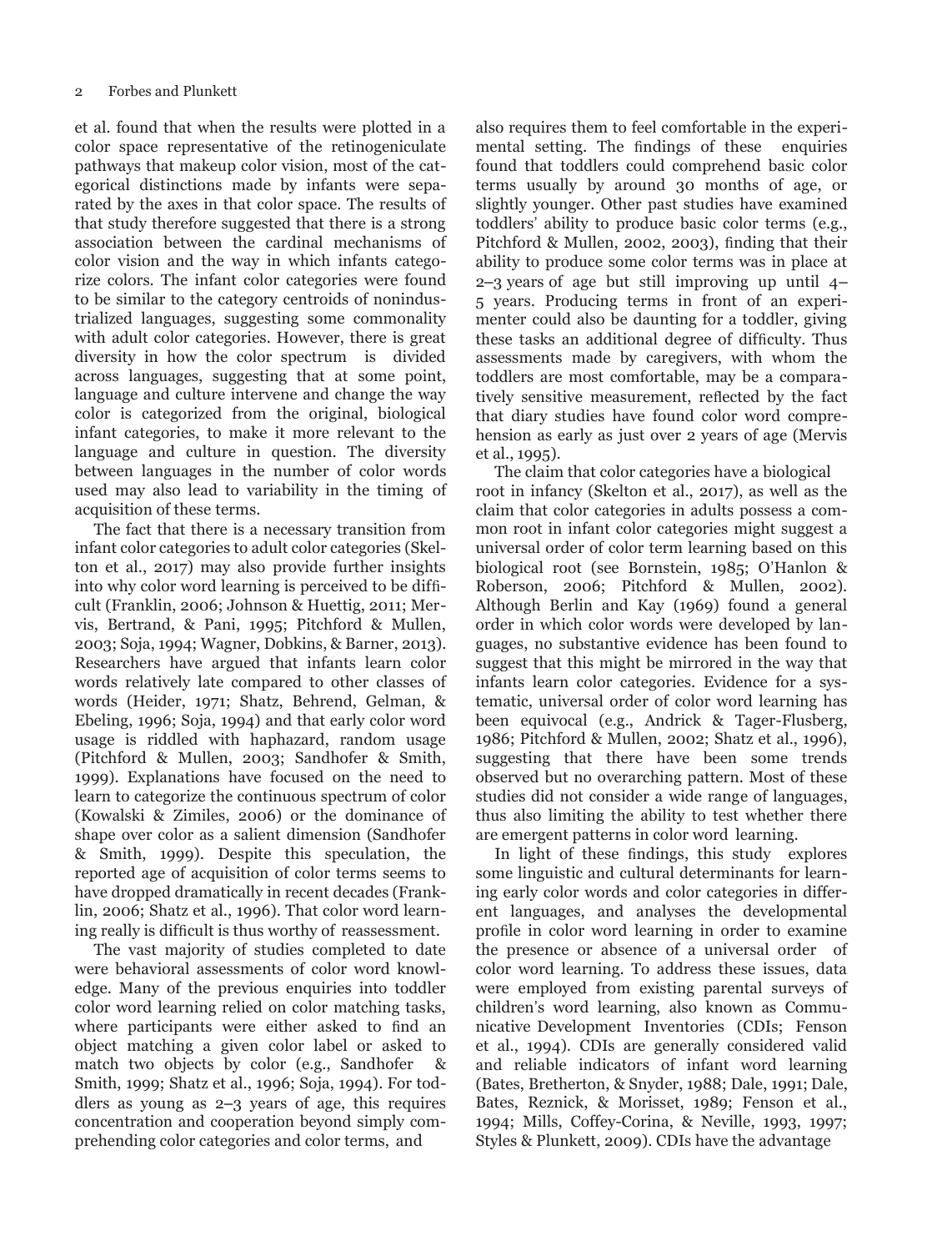of being able to measure infant vocabulary on a large scale, with parents often asked to assess one or both of comprehension and production for each word. There has been considerable debate about the reliability of this measurement, however, particularly when measuring comprehension, especially for terms as abstract as color words (Houston-Price, Mather, & Sakkalou, 2007; Tomasello & Mervis, 1994). Studies have consistently found that CDIs measure word learning quite consistently when compared with normative developmental scales (Dale, 1991; Dale et al., 1989), and have been confirmed with measurement from ERPs (Mills et al., 1993, 1997). More recently, CDI validity of comprehension was tested against behavioral measurement (Styles & Plunkett, 2009), finding that parents are quite conservative in their determinations of whether the infant comprehends a term and that comprehension, as measured by parental report, is quite an accurate measurement.

In Study 1, we investigate toddler's comprehension and production of basic color words in British English. If indeed color word comprehension learning occurs as late as over 2 years of age, as previous studies have suggested, we would expect to find that many of the participants will not have comprehended the color terms by 2;6. Study 2 extends this exploration to 11 other languages but for production only. Study 2 allows us to test whether color words are learned following a universal order from their biological roots. If so, the overall order in which color words are learned should show little variability across languages. Finally, Study 3 examines the impact of color word frequency and syllabic complexity of the different color word forms across these languages, in attempt to identify potential sources of variation. Similar to the goals of Study 2, if color words are learned purely based on their biological foundations, then frequency and complexity would not be expected to be strong predictors; alternatively if cultural and linguistic factors shape color word learning, then frequency and complexity should be important factors.

# Study 1

# *Method*

## *Participants*

2,962 8- to 30-month-old participant's details were filled out by parents, either on paper or online before a visit to testing facilities either at the Plymouth Babylab or the Oxford BabyLab. Participant

information that was lacking in either age or gender information was not included in the analysis. The majority of infants visited the laboratories only once, making these analyses cross-sectional rather than longitudinal in character. A small number of participants visited more than once, giving a total of 3,413 completed CDIs (1,653 female).

## *Materials*

In Study 1, previously collected data from the Oxford CDI (Hamilton, Plunkett, & Schafer, 2000) were used to examine color word comprehension and production. The Oxford CDI is a British adaptation of the MacArthur-Bates CDIs (MB-CDIs; Fenson et al., 1994, 2007), measuring comprehension and production in 416 terms, and used from the earliest stages of word learning, up until around 30 months of age. The Oxford CDI contains four color terms: *red*, *blue*, *green*, and *yellow*.

## *Analysis*

In this, and the following analyses, parental report data are modeled with Bayesian binomial models. The objective of this analysis is to fit a curve to data that is binomially distributed (yes/no data), and in doing so be able to calculate a developmental trajectory (for general frequentist examples of modeling, see Mirman, 2014, for some Bayes-specific examples, see B $f$ frkner, 2017b). In addition to being able to view these trajectories, the population-level coefficients of the model provide information as to the effects that shape the model. In the approach used here, it can be considered strong evidence for a coefficient being an important factor in the model if the 95% credible interval of the coefficient does not intersect with 0 (Kruschke, 2013). This kind of model could be fitted with either a frequentist generalized linear model, or a Bayesian model. The choice of Bayesian analysis was made in order to make inference-based analysis on the model output while simultaneously avoiding shortcomings associated with some frequentist models (Cumming, 2014). In addition, the Bayesian method allows for greater flexibility in modeling, and the ability to fit complex models that maximum likelihood methods can fail to capture (B $f$ frkner, 2017b).

The four color terms were isolated for each participant, and modeled with two separate Bayesian binomial models, each with four chains of 12,000 iterations, of which 2,000 were a warm-up. The chains were thinned by 2, to allow minimal autocorrelation. Both models included age, gender and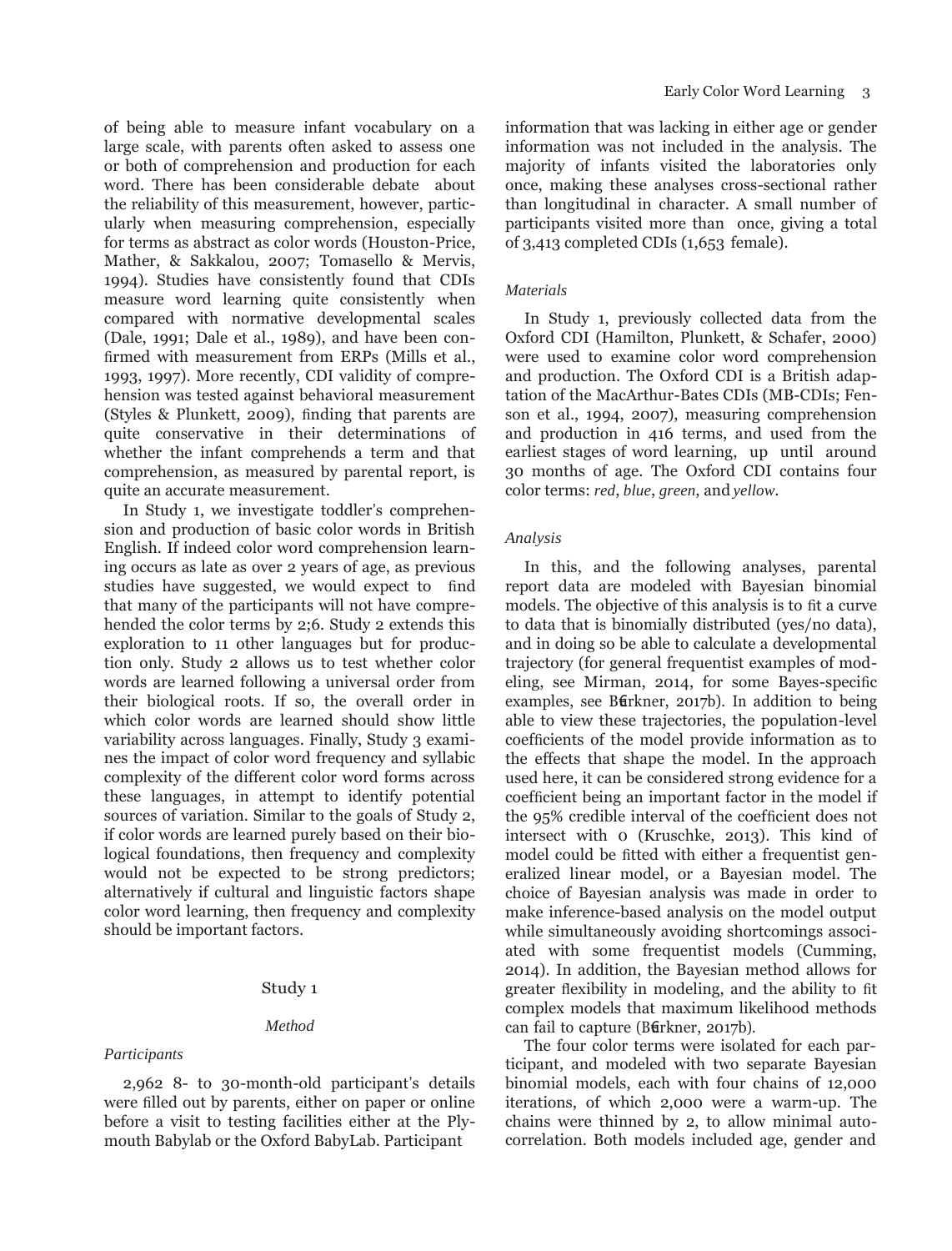## 4 Forbes and Plunkett

the color word in question as population-level (fixed) effects, as well as an interaction between age and gender to allow the possibility of different slopes for each gender. Color and gender, both categorical variables, were treatment coded, comparing to *blue* in the case of color, and to *female* in the case of gender. Age was treated for these analyses as a continuous, numeric variable. The data were modeled using brms (B $f$ frkner, 2017a), running in rstan (Stan Development Team, 2016), using the code (for the comprehension data):

# brmðKnownjtrialsðTrialsÞ~ Age þ Color þGenderþAge :Gender, family ¼ binomialð<sup>0</sup>logit<sup>®</sup>ÞÞ

An identical model was run on the production data. Priors were largely uninformative Student's *t*distributions with 10 *df*, a mean of 0, and deviance of 1 for all the population-level effects. Both models were checked for proper convergence with no divergent steps, and a  $R^{\text{ }}$  of < 1.1, with an effective sample size of > 10% of the total sample size, and a Monte Carlo standard error of < 10% of the posterior standard deviation.

#### *Results*

The fit of the binomial curves can be seen in Figure 1. Overall there is a clear difference between comprehension and production for each of the



*Figure 1.* Results of two fitted Bayesian models to the Oxford Communicative Development Inventory comprehension and production data. Dotted lines indicate comprehension, solid lines indicate production. Narrow bands around each line indicate the credible interval of the mean.

colors, such that approximately 50% of infants are reported to comprehend, for example, *blue* at age 21 months, but only 25% of infants produce it at the same age. A similar difference between comprehension and production exists for each of the color words tested. Below the results of the comprehension data and production data are discussed separately, in detail.

The results of the fitted model to comprehension data in the Oxford CDI suggest that each of the color words are comprehended by around 50% of the infants at 21 months. *Blue* appears to be the first of the color words comprehended, by a small margin, whereas there is strong evidence that *green* is the last of the four color words to be comprehended. These findings are supported by the results of the model as seen in Table 1. The "Est." column gives the estimate of the means of the posterior distribution, whereas the two columns under "95% CI" give the upper and lower 95% Credible Interval around the estimate, and the "Err." column denotes the standard error on the estimate. "Samples" denotes the number of samples gathered for each individual parameter. Thus there is evidence for a difference between *blue* and *green*, where the 95% credible interval does not overlap with 0.

The results of the model also suggest a gap in comprehension between male and female participants. Notably, although there appears to be a possible early advantage for male infants comprehending color words, the interaction with age provides strong evidence of a shallower slope in learning for male infants than for female infants, indicating an overall advantage for girls.

The model of production of color terms in the Oxford CDI reveals a similar profile of learning to produce the terms to that of the comprehension data (Table 2). Again, there is evidence that *green* is produced slightly later than the other colors, most notably *blue*. For production, the 95% credible

Table 1

*Results of Model on Comprehension of Color Words in the Oxford Communicative Development Inventory*

|           | Est.    | Err. | 95% CI           | Samples |
|-----------|---------|------|------------------|---------|
| Intercept | $-8.40$ | .19  | $[-8.78, -8.03]$ | 14,753  |
| Age       | .39     | .01  | [0.37, 0.41]     | 14,760  |
| Green     | $-.25$  | .07  | $[-0.38, -0.12]$ | 16,302  |
| Red       | $-.04$  | .07  | $[-0.17, 0.08]$  | 15,952  |
| Yellow    | $-.11$  | .06  | $[-0.24, 0.02]$  | 16,173  |
| Male      | .61     | .26  | [0.11, 1.12]     | 14,082  |
| Age:male  | -.04    | .01  | $-0.07 - 0.02$   | 14,145  |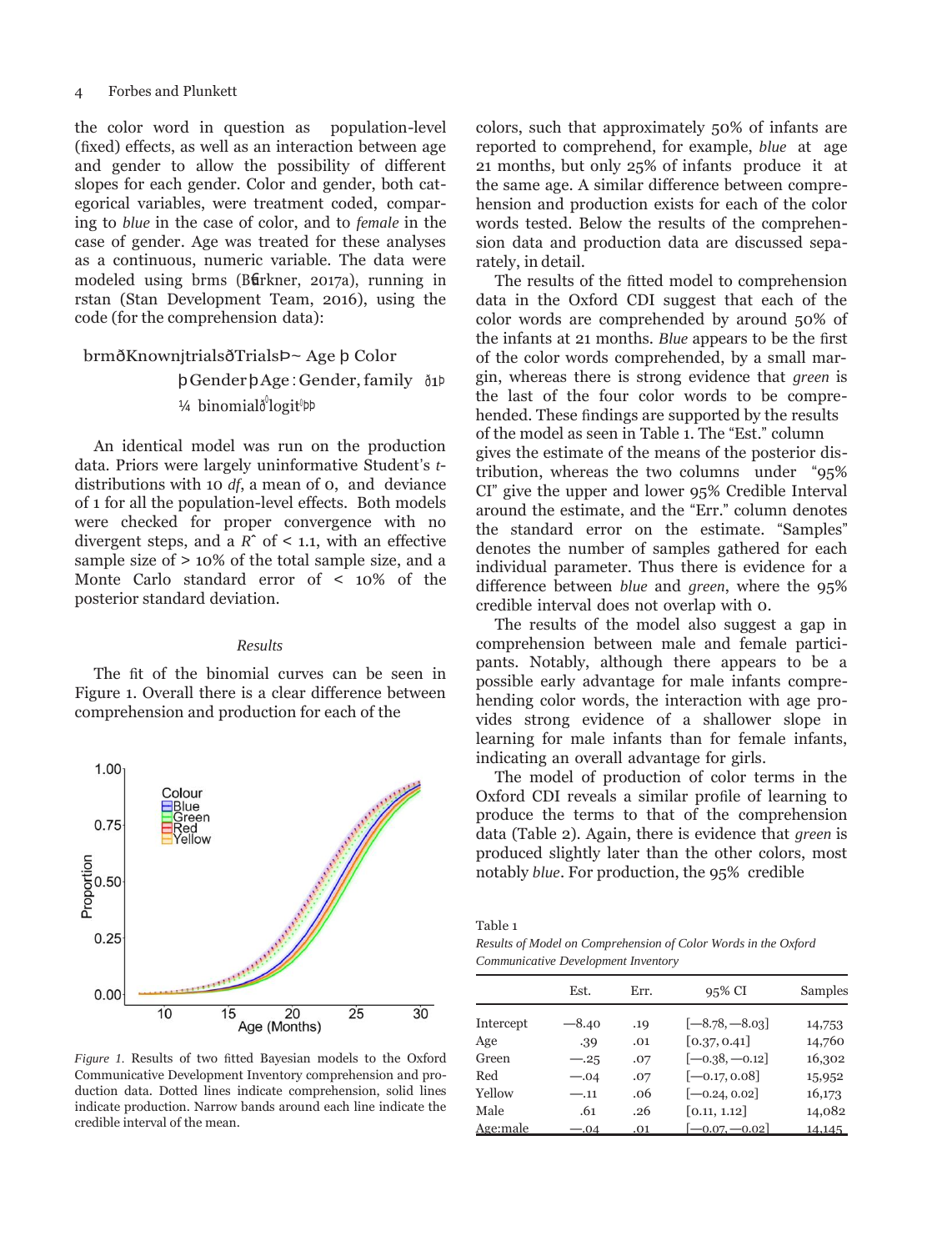Table 2 *Results of Model on Production of Color Words in the Oxford Communicative Development Inventory*

|           | Est.    | Err. | 95% CI           | Samples |
|-----------|---------|------|------------------|---------|
| Intercept | $-9.28$ | .23  | $[-9.72, -8.84]$ | 14,587  |
|           |         |      |                  |         |
| Age       | .40     | .01  | [0.38, 0.42]     | 15,227  |
| Green     | $-.34$  | .07  | $[-0.48, -0.20]$ | 17,519  |
| Red       | $-.17$  | .07  | $[-0.31, -0.03]$ | 15,388  |
| Yellow    | $-.18$  | .07  | $[-0.32, -0.04]$ | 16,410  |
| Male      | $-.54$  | .32  | $[-1.16, 0.07]$  | 14,385  |
| Age:male  | .01     | .01  | $[-0.02, 0.03]$  | 14,326  |

interval for the difference between *blue* and each of the remaining three color words does not intersect with 0. There is no strong evidence for a difference in either baseline or slope between the two genders in the case of production.

Finally, a subset of these participants' caregivers were asked to fill out supplementary information to the Oxford CDI. This information asked caregivers to confirm whether the child comprehended or comprehended and produced all 11 basic color terms (*red*, *blue*, *green*, *yellow*, *black*, *white*, *pink*, *orange*, *purple*, *brown*, and *gray*). A total of 256 participants completed the supplementary information. Table 3 shows the information by age group.

Identical models for comprehension and production to the previous models were fit to the data, in order to examine trajectories of all the 11 basic color words. The fit of the binomial curves can be seen in Figure 2. Although the sample size for this data is limited, both models fit the trends for comprehension and production from the full Oxford CDI data, and show the close contiguity from the first four terms (*red*, *green*, *yellow*, and *blue*).

The supplementary data to the Oxford CDI show that parents report *gray* to be comprehended and produced last, and *brown* to be learned moderately late, along with *black* and *white*. *Purple*, *pink*, and *orange* are produced and comprehended between the first four colors, and the later four. Overall the timing for learning these color terms seems to agree with the overall Oxford CDI data. Model coefficients can be seen in Supporting Information.

Table 3

*Ages of Participants Who Completed Supplementary Oxford Communicative Development Inventory Data*

| Age 12 16 18 19 24 26 28 30 |  |  |  |  |
|-----------------------------|--|--|--|--|
| N 52 59 4 72 39 5 5 20      |  |  |  |  |

Study 2

## *Method*

#### Est. Err. 95% CI Samples *Participants*

Data from 22,642 participants were downloaded from the Wordbank database [http://wordbank.sta](http://wordbank.stanford.edu/) [nford.edu/](http://wordbank.stanford.edu/) (Frank, Braginsky, Yurovsky, & Marchman, 2017) on November 18, 2016. Data were downloaded for 11 languages based on two selection criteria: First, the data needed enough participants to make it a generalizable sample, for the purposes of this experiment that was 600 participants. Second, the CDI data for that language needed to contain each of the six color terms being examined (the four in Study 1, plus *black* and *white*). Participants older than 2;6 were excluded from the analysis. Final participant numbers for each of the language groups can be seen in Table 4.

## *Materials*

In each data set downloaded, participants' guardians had filled out the MB-CDI in the first language being developed by the child. Foreign language adaptations of the CDIs are often not direct translations of each of the terms, but instead are adapted to account for the differences in language. Each different language CDI set contained production data from participants between 1;4 and 2;6, with the exception of *Russian*, *German*, and *Italian* which began at 1;6, and *Swedish*, which contained data from participants at 3-month intervals from 1;4 to 2;4.

In English, the terms used were *red*, *green*, *yellow*, *blue*, *black*, and *white*. All the languages used in this study had corresponding words for these terms. Where multiple terms exist for one of these colors, the most common one was used. In *Cantonese*, the standard modern equivalents for these terms were used, whereas *Mandarin* was already translated into English, it is expected that the terms used were the same as used in *Cantonese*. In *Russian*, the word *siniy* (cиний) was used for *blue*, as *goluboy* (гoлyбoй) was not included in the CDI. The full list of words used in the analysis can be viewed in Table 5.

# *Analysis*

The data were modeled in a similar fashion to that of Study 1, except that the number of iterations was increased to 20,000, of which 4,000 remained as a warm up, to allow for the larger data set. Age, gender, and color were again population-level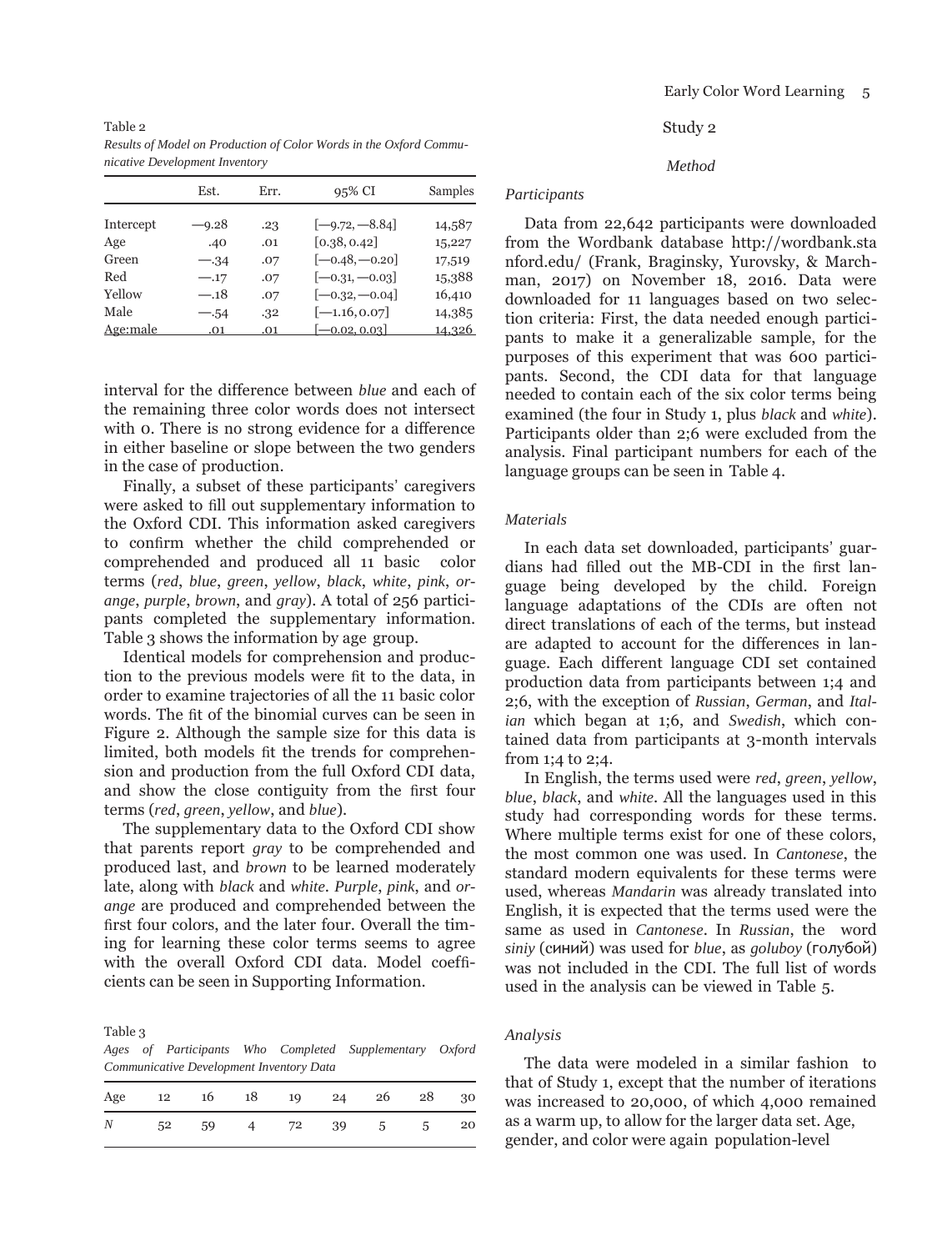

*Figure 2.* Comprehension and production data from a subset of Oxford Communicative Development Inventory participants, fitted with binomial curves. The trends for some color terms (e.g., production of *orange*), directly overlap with other terms. 95% CI are not displayed here.

effects, also including an interaction between age and color. Age and color were both nested within the group-level effect of language.

Priors for population-level effects were as in Study 1, priors on group-level standard deviations were default half *t*-distributions with 3 *df*, while priors on group-level correlations were default Cholesky factors. The brms model code was:

Table 4

*Numbers of Participants in Each Language of the MacArthur Bates Communicative Development Inventory Surveys*

| Language        | $\boldsymbol{N}$ | der, with male participants being generally behind<br>female participants.                                            |
|-----------------|------------------|-----------------------------------------------------------------------------------------------------------------------|
| Cantonese       | 987              | With the exception of <i>white</i> , the model suggests                                                               |
| Danish          | 2,863            | there is convincing evidence for the other colors to                                                                  |
| English (US)    | 5,450            | be produced ahead of <i>black</i> , with the 95% CI on the                                                            |
| French (Quebec) | 827              | difference between them and <i>black</i> not including o.                                                             |
| German          | 1,183            | This is consistent with the graphs depicted in Fig-                                                                   |
| Italian         | 639              | ure 3, where the four primary colors are produced                                                                     |
| Mandarin        | 1,056            |                                                                                                                       |
| Norwegian       | 6,931            | before <i>black</i> and <i>white</i> in many of the languages<br>examined. Overall, the general trend is a close con- |
| Russian         | 712              |                                                                                                                       |
| Spanish         | 1,094            | tiguity with the four chromatic color words, and                                                                      |
| Swedish         | 900              | then again a close contiguity between the two<br>achromatic words. In many cases <i>red</i> or <i>blue</i> are the    |

brmðProducesjtrialsðTrialsÞ~ Age þ Genderþ Color þ Age:Color þ <sup>ð</sup>Age þ ColorjLanguageÞ; ð2Þ family ¼ binomialð logit ÞÞ

## *Results*

Figure 3 shows the different trends in producing color words, dependent on the language being learned. The model again converged with  $R<sup>^</sup> = 1$ and no divergent transitions. The model coefficients (Table 6) show very strong evidence for an effect of age, as well as strong evidence for an effect of gender, with male participants being generally behind female participants.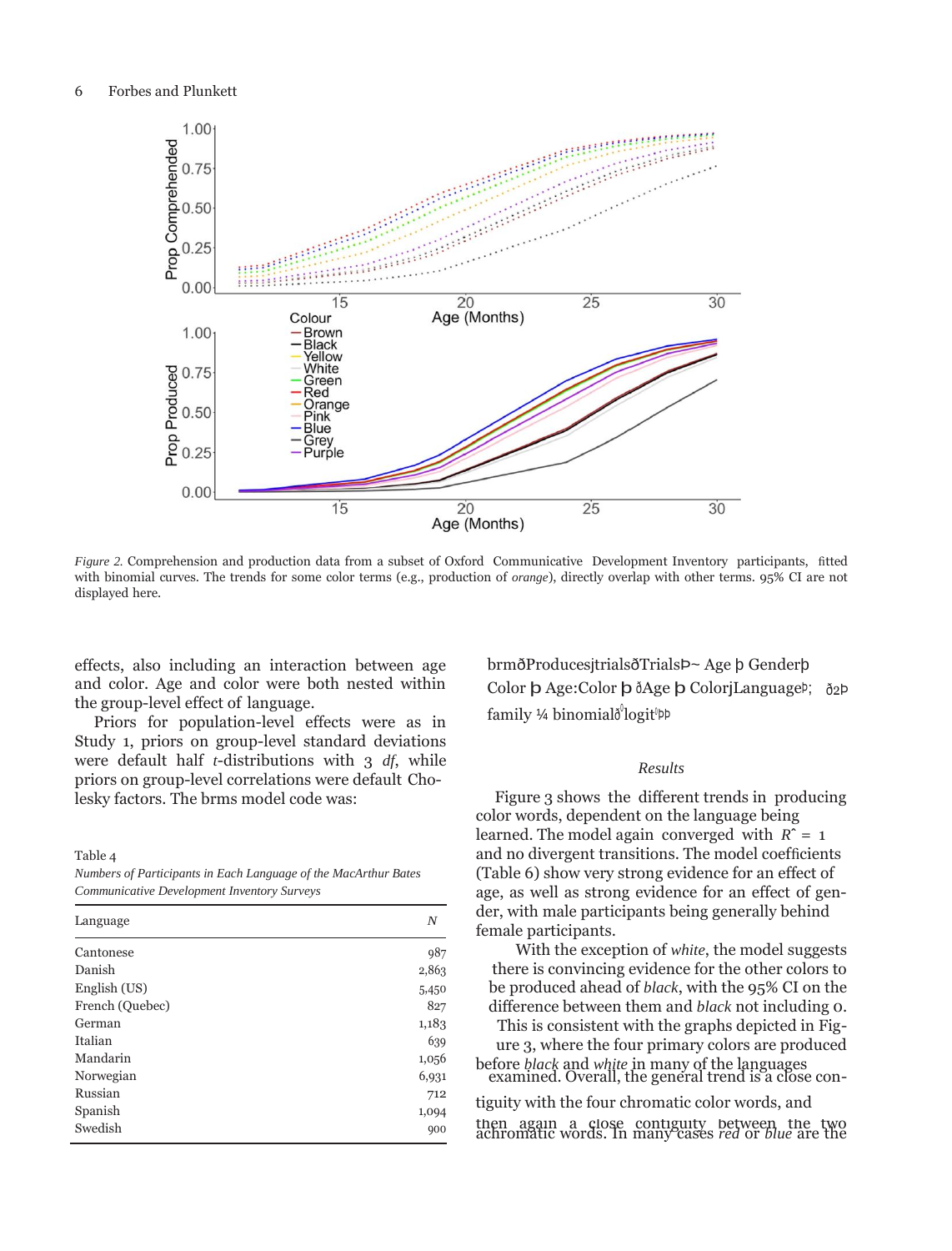| Language              |         |                 | Terms    |       |         |        |
|-----------------------|---------|-----------------|----------|-------|---------|--------|
| English               | red     | green           | vellow   | blue  | black   | white  |
| Cantonese             | 紅       | 綠               | 黃        | 藍     | 黑       | 白      |
| Danish                | rød     | grøn            | gul      | blã   | sort    | hvid   |
| French                | rouge   | vert            | jaune    | bleu  | noir    | blanc  |
| German                | rot     | $grf\mathbf{m}$ | gelb     | blau  | schwarz | weiß   |
| Italian               | rosso   | verde           | giallo   | blu   | nero    | bianco |
| Mandarin <sup>a</sup> | red     | green           | yellow   | blue  | black   | white  |
| Norwegian             | rød     | grønn           | gul      | blå   | svart   | hvit   |
| Russian               | красный | зеленый         | желтый   | синий | черный  | белый  |
| Spanish               | rojo    | verde           | amarillo | azul  | negro   | blanco |
| Swedish               | r6d     | gr6n            | gul      | blå   | svart   | vit    |

Table 5 *Words Used in Each Language Based on MacArthur Bates Communicative Development Inventories (CDIs)*

<sup>a</sup>Mandarin CDI data were made available in English.

first terms learned, consistently above *yellow* and *green*.

In the five Germanic languages examined (English, German, Danish, Norwegian, and Swedish), there is a close contiguity in the production of the four primary colors, with green possibly the last of those four colors, except in the case of German. In these languages, each of the color terms has been produced by at least 75% of infants at 30 months.

Figure 3 shows that the time-course of color word production in Romance (French, Italian, and Spanish) languages is not as uniform as it is in the Germanic languages. In French, color word learning happens relatively early, with all six color terms known by around 75% of infants by 30 months. In Italian, color word learning is slightly later than it is in French, whereas in Spanish, color word learning happens much later, with each color word only produced by around 50% of participants tested at 30 months. The most notable feature of the Romance languages examined here is that although black and white tend to follow behind the four primary colors, as with the Germanic languages, they do not do so by as large a margin as in the Germanic languages. Black is consistently the last word produced in these three languages, albeit by a small margin. The other consistent aspect in the Romance languages is that green tends to be produced after the other three primary colors, closer in timing to white.

Within the two Sinitic languages (*Mandarin* and *Cantonese*), there are distinct differences in the timing and order of color words. Although a dominant feature of the two Chinese languages is very early production of the word for *red*, in Mandarin this is matched by *white* as one of the first color words

produced, which is not the case in Cantonese. In Cantonese, the other five color words are produced at essentially the same rate, whereas in Mandarin, *blue* is produced around a month later than the remaining three color terms. There is a large difference in the rate of color word learning between these two languages as well. In Mandarin, the parents report that almost all the six color terms are produced and understood by almost all infants by 30 months of age. In contrast, in Cantonese, most color words are produced by about 60% of infants by 30 months, with the exception of red, which is known by around 75% of infants.

In Russian, the overall pattern of color word learning is not dissimilar to that of the Romance languages. The majority of color words, excluding *white*, are produced by around 70% of infants by 30 months, and *black* is produced after the primary colors, although not by the amount seen in the Germanic languages. Where Russian differs greatly is that *white* is produced long after the other color terms, with a gap of around 3 months. By 30 months of age, only around 30% of Russian infants are reported to produce the word *white*. In *Russian*, the last of the primary colors to be produced is *yellow*, reflecting another possible difference in ordering.

The model presented here shows substantial differences in the order of color words, and in the timing with which color words are produced. Although this model indicates that there is not a universal order in color word learning, suggesting that there are cultural and linguistic differences, it does not yet answer what factors cause this difference—the motivation for the third study.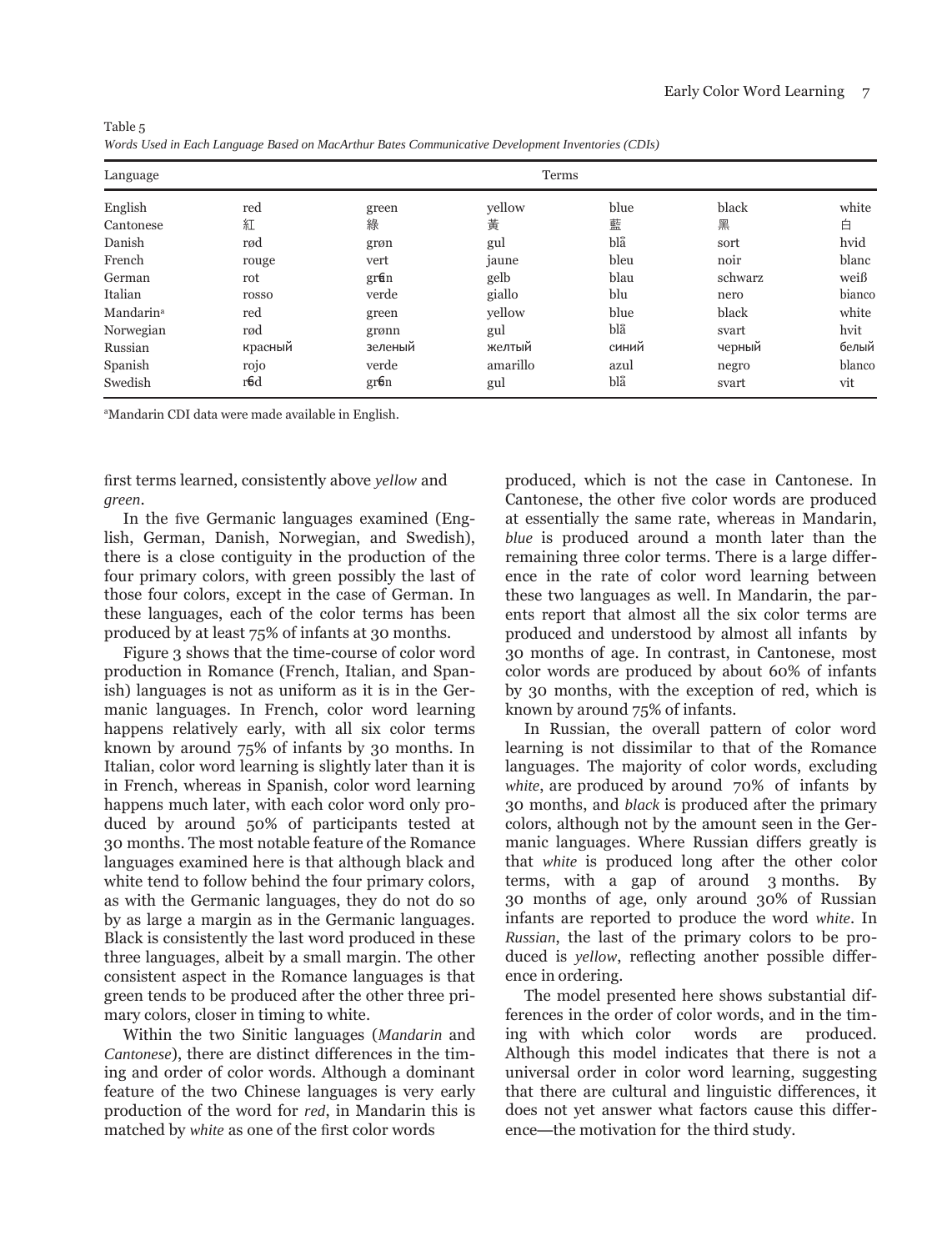

*Figure 3.* MacArthur-Bates Communicative Development Inventory production data modeled with a binomial Bayesian model, separated by language. Bands around each line indicate confidence in the mean.

## Study 3

#### *Method*

*Materials*

For Study 3, two sets of data are included. The first is the same set of MB-CDI data used in Study

2, whereas the second is data on the frequency of occurrence of words. Frequency data were obtained by downloading CHILDES (MacWhinney, 2000) CHAT transcripts from [http://childes.talkbank.](http://childes.talkbank.org/) [org/](http://childes.talkbank.org/) on December 19, 2016 and examining the frequency of color word appearance in each of the languages tested. Frequencies were then tallied up for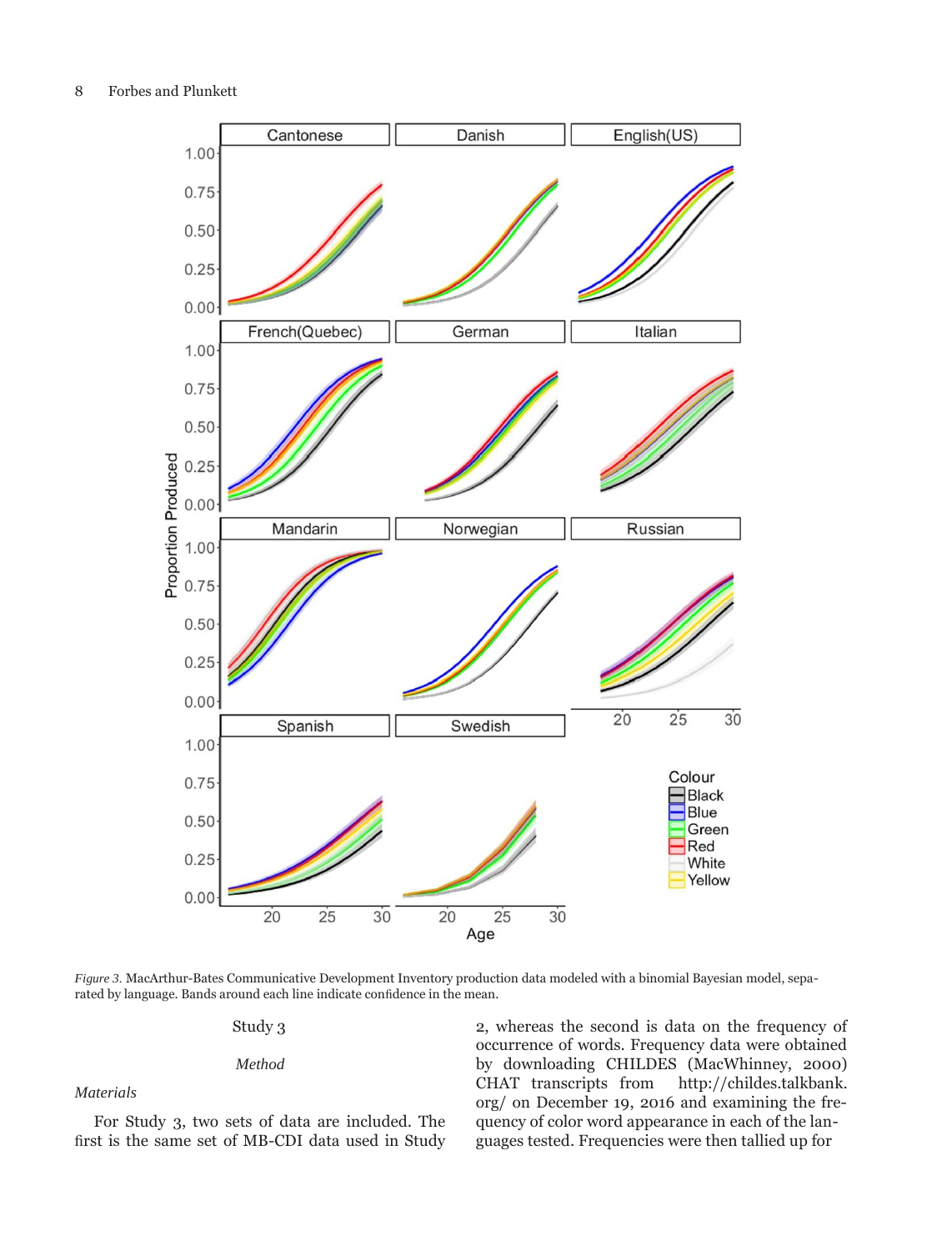each color term and divided by the total number of words to yield a proportion (see Figure 4). In line with Goodman, Dale, and Li (2008), frequency of input was approximated by counting the frequency of appearance of each color word in each language in CHILDES when spoken by the mother. Frequency varies substantially between languages and colors.

It has previously been shown that frequency, category size (i.e., how many shades are encompassed by the single term) and perceptual salience (i.e., the Euclidean distance from gray at the center of the space) can predict precise color word learning in a behavioral task (Yurovsky, Wagner, Barner, & Frank, 2015). In this study, only frequency is used

Table 6

*Main Population-Level Effects on Fitted Model of MacArthur Bates Communicative Development Inventory Data in 11 Languages*

|                          | Est.                 | Err.                               | 95% CI                                              | Sample                     |
|--------------------------|----------------------|------------------------------------|-----------------------------------------------------|----------------------------|
| Intercept<br>Age<br>Male | $-8.84$<br>.34       | .47<br>.02<br>.01                  | $[-9.76, -7.91]$<br>[0.3, 0.38]<br>$[-0.43, -0.37]$ | 21,363<br>21,851<br>24,205 |
| Blue<br>Green            | $-.4$<br>.98<br>.48  | .24<br>.21                         | [0.5, 1.45]<br>[0.07, 0.89]                         | 25,532<br>26,713           |
| Red<br>White<br>Yellow   | .83<br>$-.11$<br>.88 | $\cdot$ <sup>2</sup><br>.26<br>.21 | [0.44, 1.22]<br>$[-0.62, 0.41]$<br>[0.47, 1.3]      | 27,062<br>27,915<br>26,174 |

*Note.* Colors are as compared to black. Interaction terms and group-level terms are not included.

as a predictor, of those three possible options. Although it is extremely likely that category size and perceptual salience are useful predictors, data on this for all the languages included in this study are not currently available.

In each language, only transcripts in which the infants were 3 years or younger were used and only occurrences in which the meaning of the color term could be understood by native speakers to refer to the term, and not idiomatic expressions were accepted. For many of the European languages, care was taken to ensure that color terms in each separate gender were included. Compound words, where the noun is made up of a color word and another word (e.g., *blueberry*), were not included in the count, particularly in the case of the Sinitic languages, where the compound word may not require an understanding of the meaning of the color words involved. As an example the term *h*´*ong l*ù *deng* (lit. red green light, meaning traffic light) was not included as one could understand the meaning of the term without necessarily understanding the words referring to *red* and *green*.

In two cases, because the color term was a homonym with another commonly used term, or transcribed the same way (German *white* and *know*), the frequency had to be predicted. In the German case, the frequency of *Weiß* was calculated by working out the ratio of masculine to feminine endings of each of the color terms, and multiplying the average of that by the amount of times the feminine *Weiße* was used.



*Figure 4.* Input frequency of occurrence of color words for infants up to 3 years of age, by language.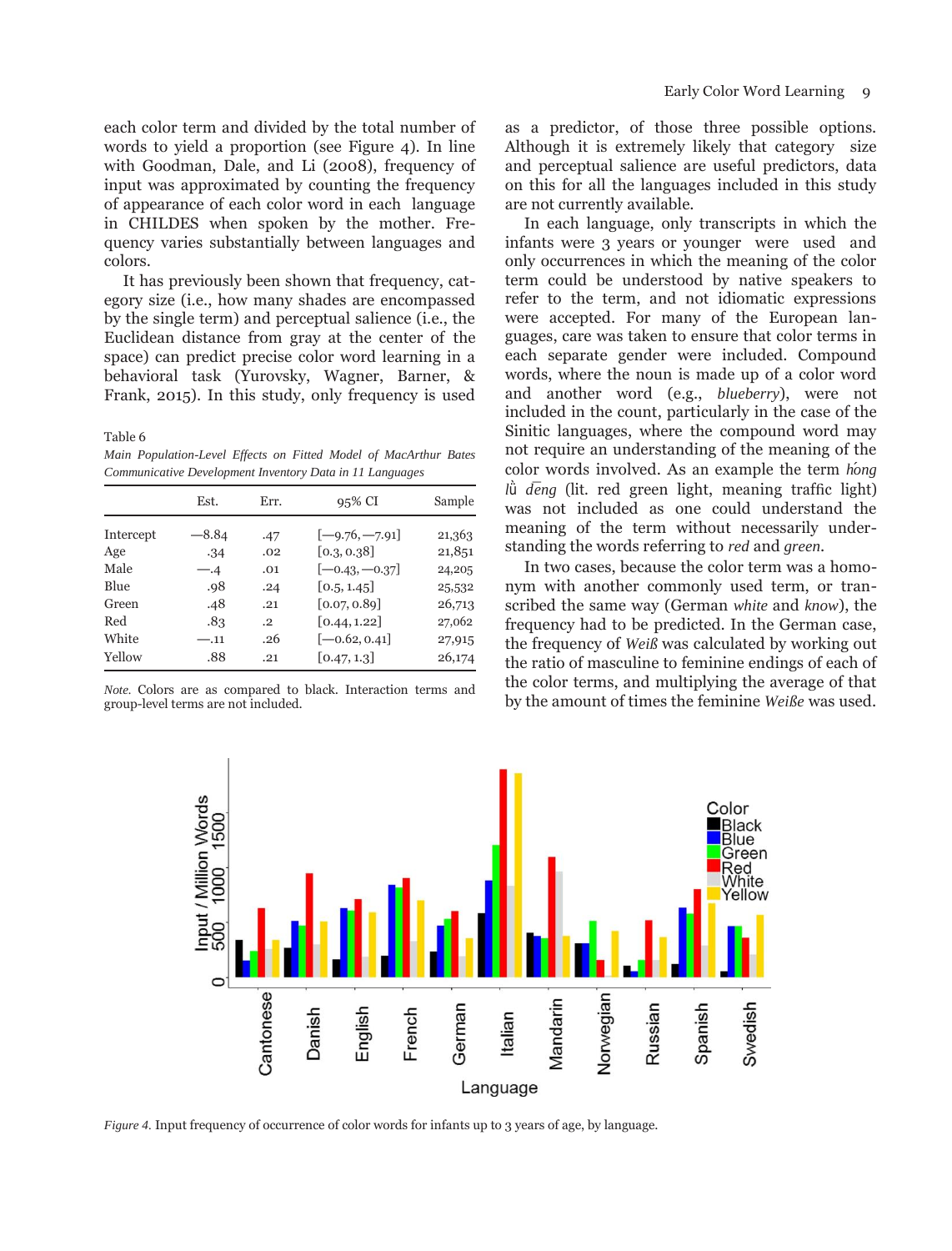In both Mandarin and Cantonese, care was taken to ensure that appearances transcribed in both pinyin and characters were included.

## *Analysis*

In this study, Bayesian models were constructed in a similar fashion to the previous studies, with the same priors. In contrast to Study 2, the categorical variable of color was replaced with the numeric variable of frequency, which was multiplied by one thousand to appear on the same scale as the other variables. An additional variable of syllabic complexity was also added, which was calculated as the number of syllables of each color term. Because frequency is nested within language, each language will be affected differently by the coefficient of frequency, which allows for greater flexibility in fitting the model, but also means the model fit is less affected by the discrepancy in the overall frequency numbers in each language. The model used the log of the frequency, due to evidence that frequency of input should be log transformed (Anderson & Schooler, 1991; Yurovsky et al., 2015).

Three models were run, each with the same specifications as in Study 2, except for increased iterations to 24,000 and warm-up of 8,000 iterations, in order to allow for the more complex structure of the model. Running three separate models allowed the assessment of the addition of each term into the first, base model. The model codes used were as below:

brmðProducesjtrialsðTrialsÞ~ Age þ Gender þðAgejLanguageÞ; family <sup>¼</sup> binomial<sup>ð</sup> 0 logit<sup>0</sup>ÞÞ ð<sub>2</sub>b

| brm(ProducesitrialsðTrialsÞ~ Age                 |     |
|--------------------------------------------------|-----|
| plogðFrequencyÞþ Gender bðAge                    |     |
| plogðFrequencyÞjLanguageÞ; family                | ð4Þ |
| 1/4 binomialo <sup>0</sup> logit <sup>0</sup> pp |     |

brmðProducesjtrialsðTrialsÞ~ Age

þlogðFrequencyÞþComplexityþGenderþ ð5Þ *quency and Syllabic Complexity as Predictors of Color Word Learning* <sup>ð</sup>AgeþlogðFrequencyÞjLanguageÞ; family ¼ binomialð logit ÞÞ

# *Results*

The three models in this study were analyzed separately, and then compared with leave-one-out

— — ticipants (95% CI [ 0*.*41, 0*.*36]). information criteria (LOOIC). The first model analyzed color word production using only age and gender as population-level effects, with a grouplevel effect of age varying by language  $(LOOIC =$ 12,808.44, *SE* = 264.22). In this first, base model, there was strong evidence for an effect of age (95% CI [0*.*29, 0*.*36]) and for an advantage to female par-

[ $-0.42$ ,  $0.37$ ]) all predicted word learning, with The second model added frequency of the appearance of each color word in each language in the CHILDES database as a predictor. Using frequency, age and gender to model the MB-CDI color word data resulted in a dramatic improvement over the basic model containing only predictors of age and gender (LOOIC difference = 1,871.41, LOOIC *SE* of difference = 157.37). There was strong evidence that frequency (95% CI [0.30, 0.76]), age (95% CI [0*.*29, 0*.*37]), and the gender difference (95% CI the 95% credible interval not intersecting 0 for any of those predictors.

ing color word learning  $(95\% \text{ CI} [-0.11, 0.00]),$ In the final model, color words in each language were assessed on the number of syllables each possessed, and added as a population-level effect into the previous model. Syllabic complexity was again found to be a potential but weak factor in predictwhereas frequency, age, and gender continued to have strong predictive power (Table 7). This final model proved to be arguably a slightly better fit than the frequency-only model (LOOIC difference =  $1.06$ , *SE* difference =  $5.17$ ). The final model was successful at capturing much of the variance of color word learning in different languages but was not as optimal as the original descriptive model of the data which used color terms as categorical variables in Study 2 (LOOIC difference = 1,682.46, *SE*  difference  $= 177.24$ ). In addition, the presence of positive evidence for slope of frequency to differ in each language (95% CI [0.22, 0.64]) suggests that the effect that frequency has differs greatly in each language.

Table 7

*Population-Level Effects of Final Predictive Model Using Both Fre-*

| Est.    | Err. | 95% CI           | Sample |
|---------|------|------------------|--------|
| $-7.68$ | .39  | $[-8.45, -6.91]$ | 4,747  |
| $-33$   | .02  | [0.29, 0.37]     | 4,251  |
| -.39    | .01  | $[-0.42, -0.37]$ | 22,618 |
| .54     | .12  | [0.3, 0.77]      | 6,026  |
| -.06    | .03  | $-0.11, 0$       | 22,695 |
|         |      |                  |        |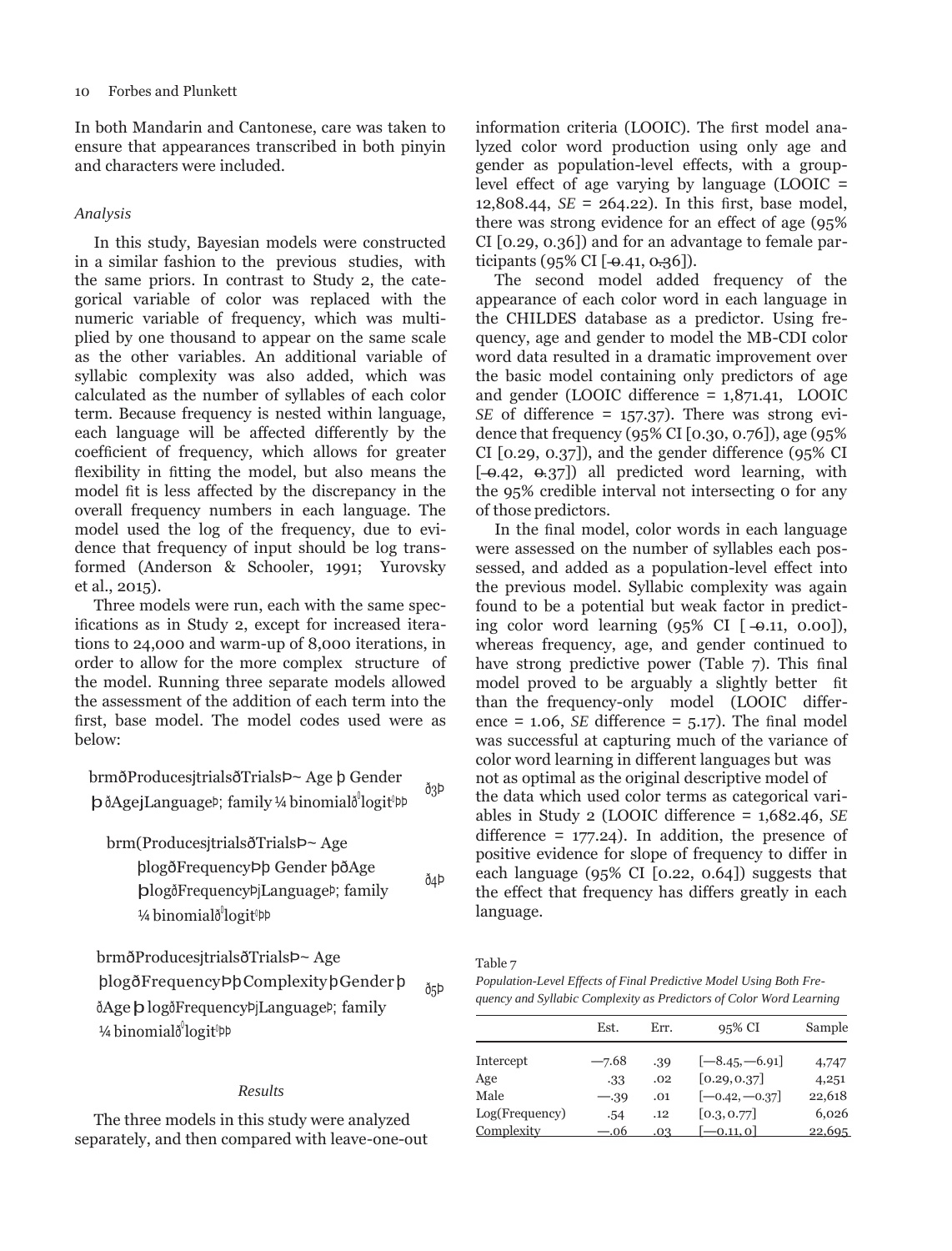One of the main points of difference between the predicted model and the original descriptive model was that the learning of *blue* was constantly underestimated in the final predicted model. Languages such as English, where the data suggest a clear advantage to *blue,* are instead modeled to show *blue*  coming in behind other languages. In addition the model predicts a closer contiguity between the color terms than is realized in the data. These factors suggest that as well as the obvious strong effect of frequency, there are other elements as well, such as the category size or perceptual salience of the color (Yurovsky et al., 2015).

## Discussion

The present research uses measures of color word learning from parental reports to assess the time line and trajectory of color word learning from around 15- to 30-months of age. Recent research has substantiated the existence of a biological component in color category formation in infancy (Skelton et al., 2017) but raises the question: What causes the shift to adult color categories? This strong biological contribution to early color categories also reignites discussion of a potential universal order in which color words are learned (Pitchford & Mullen, 2002), analogous to that in which color words are proposed to emerge historically in languages (Kay et al., 2011).

The present research demonstrates that the order in which color words are produced varies greatly between languages. The results from Study 2 provide strong evidence for differences in color word learning around the world, albeit with many similarities between groups that share a similar language and culture. Study 1 demonstrates that the onset of comprehension of color terms follows a very similar trajectory to that of production, even for color terms learned later, such as *brown* and *gray*. Whereas Study 2 only measures production, comprehension can be assumed to precede it by a similar margin as shown in Study 1. Finally, in Study 3, the results of Study 2 are successfully approximated by modeling using the frequency of input and the lexical complexity of the color term. Based on the evidence of Study 3, it appears that the frequency with which infants hear a word, and the syllabic complexity of the word, are strong predictors in the timing of color word production. This suggests that the timing of color word learning is very much a linguistic and culturally mediated process.

That color word learning is not universal, despite the biological foundations of color categories, suggests a change in process in the understanding of color categories. The visual color categories evidenced in prelinguistic infants (Franklin, Clifford, Williamson, & Davies, 2005; Skelton et al., 2017) must adapt with the slow comprehension of color words and their meaning (Franklin, Drivonikou, Clifford, et al., 2008). This process is not universal; the scope of the category for each word varies by language (Roberson et al., 2008), as does the timing of learning the word. Infants, in the learning of a color term, are taught by frequent exposure to the term, as seen in Study 3. Thus, their understanding shifts as they slowly grasp a full comprehension of the meaning of the term. This may come about earlier or later, depending on how often they are exposed to the term. Wagner et al. (2013) found that when infants first comprehend a color word, they comprehend the category center but overextend it to include other colors. As the infant comprehends more terms, the additional category centroids force the infant to update their understanding of the original color category, shrinking the category boundary with the addition of more terms. Thus a partial comprehension of the color word precedes production, but is slow to mature. The comprehension data presented here, showing that color words are learned differently due to different cultural and linguistic settings, capture the earliest part of that process the basic comprehension of the focal color term.

This study points to color word learning in general occurring much earlier than previously reported (Heider, 1971; Mervis et al., 1995; Pitchford & Mullen, 2002; Shatz et al., 1996; Soja, 1994). Although it is possible that this may be part of a general trend of children learning color words earlier than they used to (Franklin, 2006), there are two other considerations. A major consideration is that by asking parents to record whether their children can produce these terms, a larger-scale picture of word production that may be more sensitive than laboratory studies has been obtained, partly through the size of the samples used. The other consideration is that we may be measuring an earlier process, as it is possible that parents are able to report an early comprehension or production that is not yet consistent, or that the child cannot yet confidently reproduce in front of a stranger in a laboratory. The model of the Oxford CDI data (Study 1) demonstrates that toddlers' efforts to *understand* the meaning of color words takes place earlier again, possibly during the second year of life in many languages. This again suggests that color word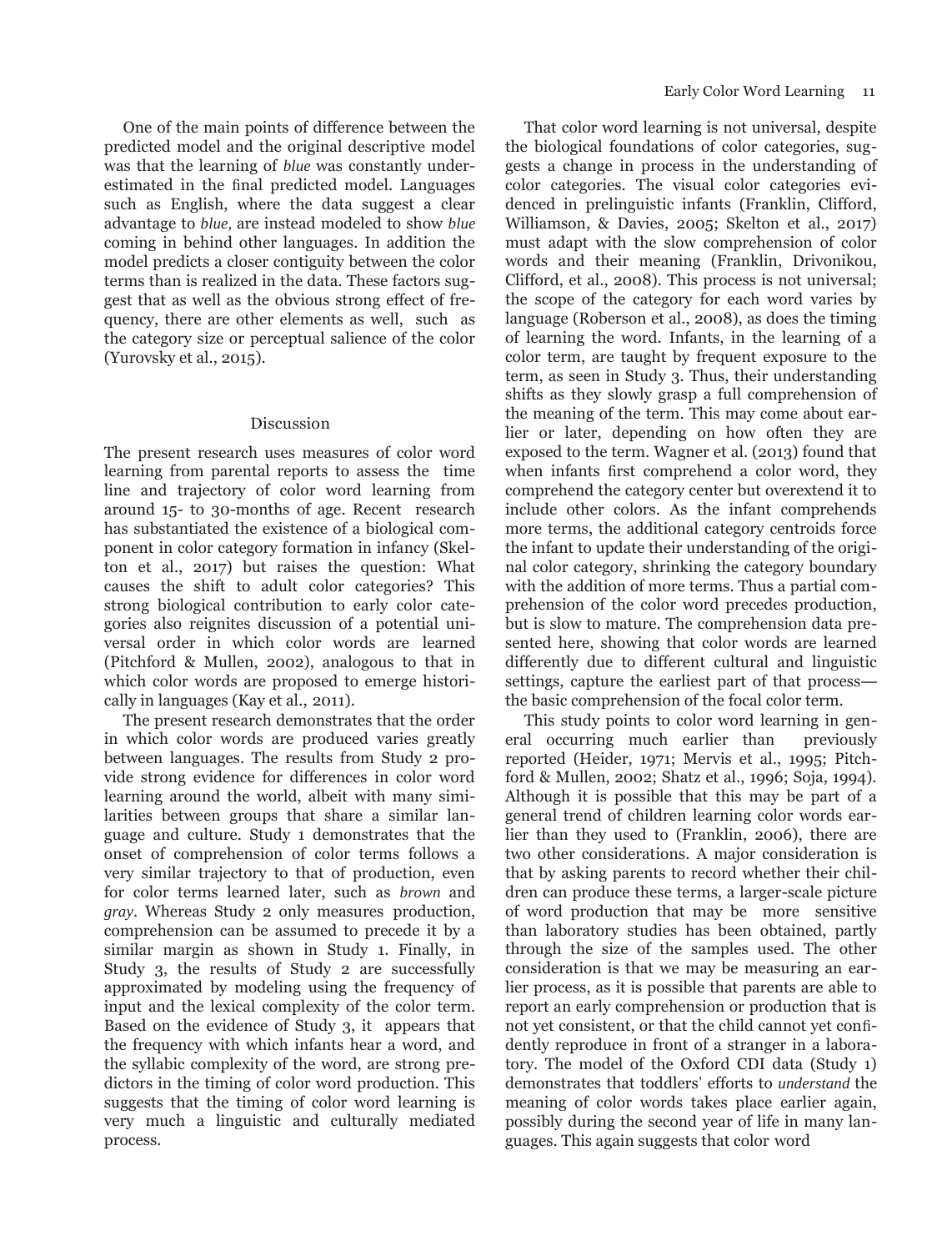learning may not be as difficult as previously thought (Andrick & Tager-Flusberg, 1986; Kowalski & Zimiles, 2006; Soja, 1994). Although this may, in part, be due to environmental factors that promote the usage of color words with young children, such as a focus on color terms by the parents or an increase in colored plastic toys around the home, it is more likely reflective of a difference in measurement sensitivity. Parents are very sensitive to infants understanding and production of specific words (Hidaka & Smith, 2010) and have the opportunity to see them comprehend and produce words in a variety of contexts. In contrast, an early comprehension of color words is much harder to assess, unless explicitly tested, and the contexts in which they are used are far more limited, so the earliest point of comprehension of color terms is much more difficult to ascertain (Ramscar, Thorpe, & Denny, 2007). It is likely that the patterns of color word learning are analogous to those of other classes of words, where infants have a basic comprehension, which is then refined slowly over time after they start producing the word. The toddler's comprehension of the boundary separating color terms is slowly refined as they are exposed to more colors and color terms, in the same way as they learn to distinguish between two similar categories (Wagner et al., 2013). It may simply be that frequency affects learning of color words in the same manner as other classes of words.

In Study 1, the gap between comprehension and production is shown to be quite small and can be assumed to be similar for Study 2. This does, however, raise the question of measuring comprehension using parental report. Parental reports of production data are likely to be largely accurate. Asking parents to assess comprehension of a word, however, has been criticized (Houston-Price et al., 2007; Tomasello & Mervis, 1994) as an accurate method, although other findings have shown that CDI comprehension measures are useful estimates, at least in the case of concrete nouns (Bates et al., 1988; Mills et al., 1993, 1997). The short gap between comprehension and production was shown again for all 11 colors in the subset of participants who completed the additional color word survey. Further suggestions that, if anything, comprehension estimates in CDI studies are an underestimation (Styles & Plunkett, 2009), suggest that the short gap between comprehension and production indicates the possibility of earlier comprehension than reported here.

Although there is great variety in the timing and order of color word acquisition, as demonstrated in Study 2, there are also overall trends. In general,

the data from Study 2 indicate that *blue, red,* and *yellow* are learned before *green*, which is learned before *black* and *white*. This may reflect the basic biological underpinnings of color categories (e.g., Skelton et al., 2017), particularly if the order of color category learning is underpinned by factors such as perceptual salience (Yurovsky et al., 2015). Additionally, it is possible that these overall trends reflect the fact that the majority of languages chosen for this study are European languages, and a wider selection of languages may show a slightly different pattern. In Mandarin, for example, *white* is one of the first color words produced, unlike any of the European languages in this study.

In Study 3 it is demonstrated that much of the variance in the difference in timing of the acquisition of color words occurs due to input frequency and syllabic complexity. The variance in input frequency (Figure 3) is incredibly large, a factor that may be cultural, or a peculiarity of the data. The prevalence of *red* in the Sinitic languages, for example, is likely to be cultural, given the associations between that color and luck, and fortune. Although this is likely true in many cases, the recordings of child–parent interactions that make up CHILDES are limited and could be biased by, in some instances, an infant playing with a toy of a particular color, or a colorbased game. The variation that can be seen in the frequency of input data from CHILDES attests to this. Italian showed a much higher frequency for most colors than the other languages, suggesting a possible activity bias in one or more of the data sets. Frequency of input is a powerful predictor for color word learning but does not account for all the variance. Syllabic complexity appears to account for some further variance, suggesting that the length of a word may make it harder for infants to learn. One possibility is that other predictors, such as the visual salience of the color and the size of the color word category could account for some of the remaining variance (Yurovsky et al., 2015). In this sense, it is likely that the absence or present of additional color terms (such as the additional term for *blue* in Russian) may play an important role in the timing of color word learning, as they change the category size for each of the surrounding colors.

This study addresses the start of the color word learning process in infants. However, this study is limited by the materials that are available to examine this phenomenon. The 11 languages selected for use in this study do not necessarily give a complete picture of color word learning around the world, as materials are not available for some widely spoken languages, such as Arabic. Additionally, the lack of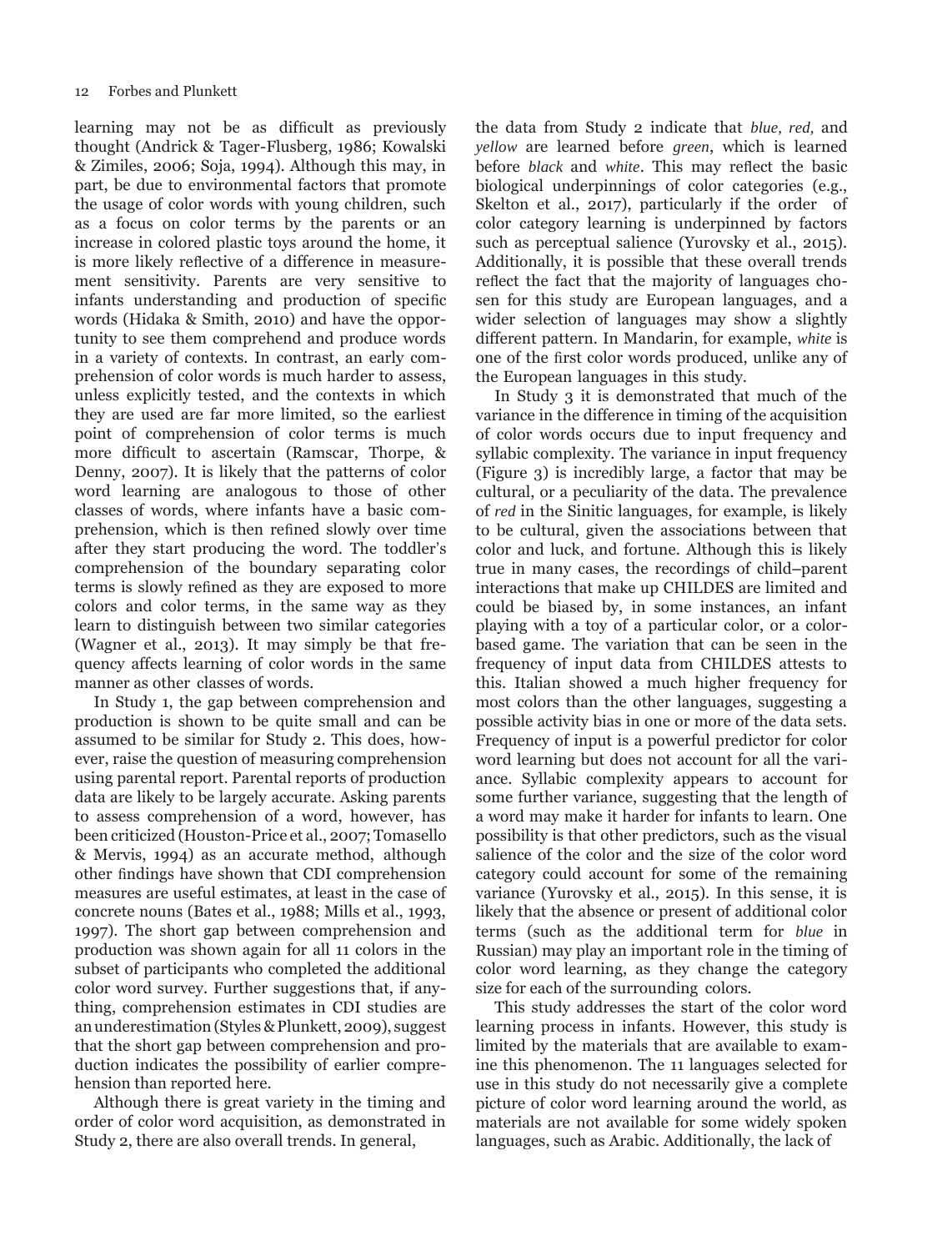data available on the perceptual salience and category size of each color word in all the languages prevent us from obtaining the complete picture suggested by Yurovsky et al. (2015). Finally, Study 3 relies on rough measurements of frequency, adding considerable noise to the data. That such a measurement of frequency of input still strongly predicts timing of acquisition demonstrates the strength of this effect.

It should be stressed that what is being measured here is not necessarily an adult-like understanding of color words by young toddlers but rather the beginning of a slow process of establishing the contents of a color word category. Although they may still be prone to errors in applying those terms correctly (Pitchford & Mullen, 2003), they may have understood that the color term refers at least to the focal area of that color word category. Infants clearly begin to understand color words much earlier than first thought, and they do so with great variety, depending on both the individual and the language which they speak.

## *Conclusion*

This study provides strong evidence for cultural and linguistic variation in the formation of color categories, through analysis of parental surveys of British English children, and matched by parental surveys from around the world. Color word learning follows no universal pattern or timeline but instead varies with differing languages and cultures. In this sense, and in the sense that a partial comprehension seems to precede production (Wagner et al., 2013), color words seem to be learned in much the same way as any other class of word. The results also suggest that color word learning may occur much earlier than previously seen, thus suggesting that perhaps color word learning is not as uniquely difficult as had previously been assumed (Franklin, 2006; Soja, 1994). Color word learning in this study was measured with parental report, and further behavioral investigations into color word production and comprehension will be crucial to fully understanding this topic.

Infant color categories appear to possess a biological, universal foundation (Skelton et al., 2017). However, the infant color categories change into adult-like understandings of the color terms, a process that, from the evidence presented here, is determined by the nature of the language which they learn. Despite the universal, biological origin of color categories, there is still an undeniable place for the cultural and linguistic.

#### References

- Abbott, J. T., Griffiths, T. L., & Regier, T. (2016). Focal colors across languages are representative members of color categories. *Proceedings of the National Academy of Sciences of the United States of America*, *113*, 11178– 11183. <https://doi.org/10.1073/pnas.1513298113>
- Anderson, J. R., & Schooler, L. J. (1991). Reflections of the environment in memory. *Psychological Science*, *2*, 396– 408[. https://doi.org/10.1111/j.1467-9280.1991.tb00174.x](https://doi.org/10.1111/j.1467-9280.1991.tb00174.x)
- Andrick, G. R., & Tager-Flusberg, H. (1986). The acquisition of colour terms. *Journal of Child Language*, *13*, 119– 134[. http://doi.org/10.1017/S0305000900000337](http://doi.org/10.1017/S0305000900000337)
- Bates,E., Bretherton,I., & Snyder, L.(1988). *From* fi*rstwords to grammar: Individual differences and dissociable mechanisms*. New York, NY: Cambridge University Press.
- Berlin, B., & Kay, P. (1969). *Basic color terms; their universality and evolution*. Berkeley, CA: University of California Press.
- Bornstein, M. H. (1985). On the development of color naming in young children: Data and theory. *Brain and Language*, *26*(1), 72–93. [https://doi.org/10.1016/0093-](https://doi.org/10.1016/0093-934X(85)90029-X) [934X\(85\)90029-X](https://doi.org/10.1016/0093-934X(85)90029-X)
- Brown, R., & Lenneberg, E. (1954). A study in language and cognition. *Journal of Abnormal and Social Psychology*, *49*, 2454–2462[. http://dx.doi.org/10.1037/h0057814](http://dx.doi.org/10.1037/h0057814)
- Buffrkner, P.-C. (2017a). brms : An R package for Bayesian generalized linear mixed models using Stan. *Journal ofStatistical Software*, *80*[.https://doi.org/10.18637/jss.v080.i01](https://doi.org/10.18637/jss.v080.i01)
- Burkner, P.-C. (2017b). *Bayesian distributional non-linear multilevel modeling with the R package brms*. ArXiv ID: 1705.11123.
- Cohen, L. B., Chaput, H. H., & Cashon, C. H. (2002). A constructivist model of infant cognition. *Cognitive Development*, *17*, 1323–1343. [https://doi.org/10.1016/S0885-](https://doi.org/10.1016/S0885-2014(02)00124-7) [2014\(02\)00124-7](https://doi.org/10.1016/S0885-2014(02)00124-7)
- Cumming, G. (2014). The new statistics: Why and how. *Psychological Science*, *25*(1), 7–29. [https://doi.org/10.](https://doi.org/10.1177/0956797613504966) [1177/0956797613504966](https://doi.org/10.1177/0956797613504966)
- Dale, P. S. (1991). The validity of a parent report measure of vocabulary and Syntax at 24 months. *Journal of Speech, Language and Hearing Research*, *34*, 565–571. <https://doi.org/10.1044/jshr.3403.565>
- Dale, P. S., Bates, E., Reznick, J. S., & Morisset, C. (1989). The validity of a parent report instrument of child language at twenty months. *Journal of Child Language*, *16*, 239–249[. https://doi.org/10.1017/S0305000900010394](https://doi.org/10.1017/S0305000900010394)
- Fenson, L., Dale, P. S., Reznick, J. S., Bates, E., Thal, D. J., Pethick, S. J., . . . & Stiles, J. (1994). Variability in Early Communicative Development. *Monographs of the Society for Research in Child Development*, *59*(5), 1–185. <https://doi.org/10.1111/j.1540-5834.1994.tb00169.x>
- Fenson, L., Marchman, V. A., Thal, D. J., Dale, P. S., Reznick, J. S., & Bates, E. (2007). *MacArthur-Bates Communicative Development Inventories: User*'*s guide and technical manual* (2nd ed.). Baltimore, MD: Brookes.
- Frank, M. C., Braginsky, M., Yurovsky, D., & Marchman, V. A. (2017). Wordbank: An open repository for developmental vocabulary data. *Journal of Child Language*,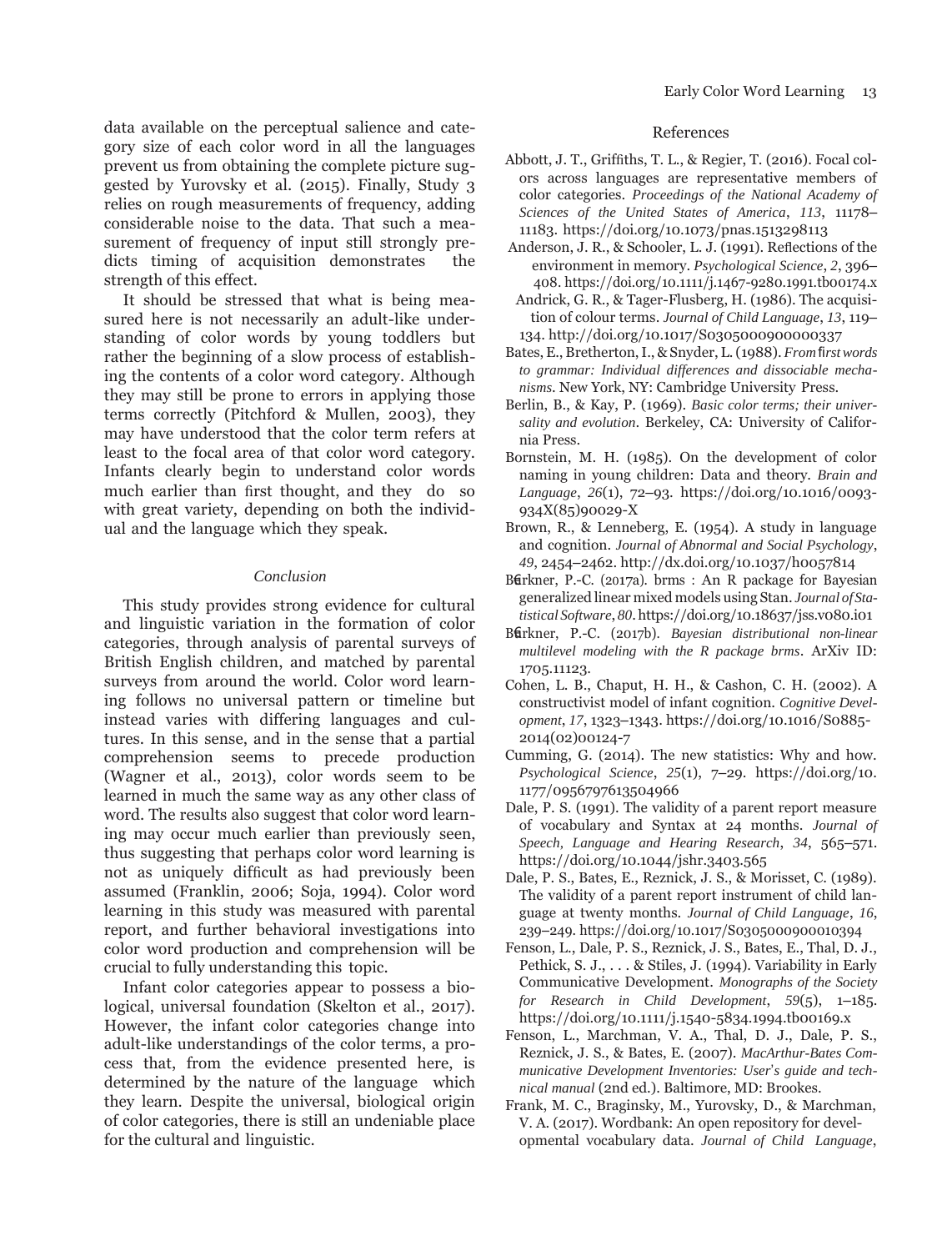*44*(3), 677–694[. https://doi.org/10.1017/S030500091600](https://doi.org/10.1017/S0305000916000209) [0209](https://doi.org/10.1017/S0305000916000209)

- Franklin, A. (2006). Constraints on children's color term acquisition. *Journal of Experimental Child Psychology*, *94*, 322–327[. https://doi.org/10.1016/j.jecp.2006.02.003](https://doi.org/10.1016/j.jecp.2006.02.003)
- Franklin, A., Clifford, A., Williamson, E., & Davies, I. (2005). Color term knowledge does not affect categorical perception of color in toddlers. *Journal of Experimental Child Psychology*, *90*, 114–141. [https://doi.org/10.](https://doi.org/10.1016/j.jecp.2004.10.001) [1016/j.jecp.2004.10.001](https://doi.org/10.1016/j.jecp.2004.10.001)
- Franklin, A., Drivonikou, G. V., Bevis, L., Davies, I. R. L., Kay, P., & Regier, T. (2008). Categorical perception of color is lateralized to the right hemisphere in infants, but to the left hemisphere in adults. *Proceedings of the National Academy of Sciences of the United States of America*, *105*, 3221–3225[.https://doi.org/10.1073/pnas.0712286105](https://doi.org/10.1073/pnas.0712286105)
- Franklin, A., Drivonikou, G. V., Clifford, A., Kay, P., Regier, T., & Davies, I. R. L. (2008). Lateralization of categorical perception of color changes with color term acquisition. *Proceedings of the National Academy of Sciences of the United States of America*, *105*, 18221– 18225. <https://doi.org/10.1073/pnas.0809952105>
- Gilbert, A. L., Regier, T., Kay, P., & Ivry, R. B. (2006). Whorf hypothesis is supported in the right visual field but not the left. *Proceedings of the National Academy of Sciences of the United States of America*, *103*, 489–494. <https://doi.org/10.1073/pnas.0509868103>
- Goodman, J. C., Dale, P. S., & Li, P. (2008). Does frequency count? Parental input and the acquisition of vocabulary. *Journal of Child Language*, *35*(3), 515–531. <https://doi.org/10.1017/S0305000907008641>
- Hamilton, A., Plunkett, K., & Schafer, G. (2000). Infant vocabulary development assessed with a British communicative developmentinventory. *Journal ofChildLanguage*, *27*, 689–705. <https://doi.org/10.1017/S0305000900004414>
- Heider, E. (1971). "Focal" color areas and the development of color names. *Developmental Psychology*, *4*, 447. <http://doi.org/10.1037/h0030955>
- Heider, E. (1972). Universals in color naming and memory. *Journal of Experimental Psychology*, *93*, 10–20. <https://doi.org/10.1037/h0032606>
- Hidaka, S., & Smith, L. B. (2010). A single word in a population of words. *Language Learning and Development*, *6*, 206–222.<https://doi.org/10.1080/15475441.2010.484380>
- Houston-Price, C., Mather, E., & Sakkalou, E. (2007). Discrepancy between parental reports of infants' receptive vocabulary and infants' behaviour in a preferential looking task. *Journal of Child Language*, *34*, 701–724.
- Johnson, E. K., & Huettig, F. (2011). Eye movements during language-mediated visual search reveal a strong link between overt visual attention and lexical processing in 36-month-olds. *Psychological Research*, *75*(1), 35– 42[. https://doi.org/10.1007/s00426-010-0285-4](https://doi.org/10.1007/s00426-010-0285-4)
- Kay, P. (2003). Resolving the question of color naming universals. *Proceedings of the National Academy of Sciences of the United States of America*, *100*, 9085–9089. <https://doi.org/10.1073/pnas.1532837100>
- Kay, P., Berlin, B., Maffi, L., Merrifield, W., & Cook, R. (2011). *The world colour survey*. Chicago, IL: University of Chicago Press.
- Kowalski, K., & Zimiles, H. (2006). The relation between children's conceptual functioning with color and color term acquisition. *Journal of Experimental Child Psychology*, *94*, 301–321. [https://doi.org/10.1016/j.jecp.2005.12.](https://doi.org/10.1016/j.jecp.2005.12.001) [001](https://doi.org/10.1016/j.jecp.2005.12.001)
- Kruschke, J. K. (2013). Bayesian estimation supersedes the t test. *Journal of Experimental Psychology: General*, *142*, 573–603. <https://doi.org/10.1037/a0029146>
- MacWhinney, B. (2000). *The CHILDES project: Tools for analyzing talk* (3rd ed.). Malwah, NJ: Erlbaum.
- Mervis, C. B., Bertrand, J., & Pani, J. R. (1995). Transaction of cognitive-linguistic abilities and adult input: A case study of the acquisition of colour terms and colour-based subordinate object categories. *British Journal of Developmental Psychology*, *13*, 285–302. [https://doi.](https://doi.org/10.1111/j.2044-835X.1995.tb00680.x) [org/10.1111/j.2044-835X.1995.tb00680.x](https://doi.org/10.1111/j.2044-835X.1995.tb00680.x)
- Mills, D. L., Coffey-Corina, S. A., & Neville, H. J. (1993). Language acquisition and cerebral specialization in 20 month-old infants. *Journal of Cognitive Neuroscience*, *5*, 317–334[. https://doi.org/10.1162/jocn.1993.5.3.317](https://doi.org/10.1162/jocn.1993.5.3.317)
- Mills, D. L., Coffey-Corina, S. A., & Neville, H. J. (1997). Language comprehension and cerebral specialization from 13 to 20 months. *Developmental Neuropsychology*, *13*, 397–445. [https://doi.org/10.1080/87565649709540](https://doi.org/10.1080/87565649709540685) [685](https://doi.org/10.1080/87565649709540685)
- Mirman, D. (2014). *Growth curve analysis and visualization using R analysis and visualization using R*. Boca Raton, FL: Chapman & Hall/CRC Press.
- O'Hanlon, C. G., & Roberson, D. (2006). Learning in context: Linguistic and attentional constraints on children's color term learning. *Journal of Experimental Child Psychology*, *94*, 275–300[. https://doi.org/10.1016/j.jecp.](https://doi.org/10.1016/j.jecp.2005.11.007) [2005.11.007](https://doi.org/10.1016/j.jecp.2005.11.007)
- Pitchford, N., & Mullen, K. T. (2002). Is the acquisition of basic-colour terms in young children constrained? *Perception*, *31*, 1349–1370[. https://doi.org/10.1068/p3405](https://doi.org/10.1068/p3405)
- Pitchford, N., & Mullen, K. (2003). The development of conceptual colour categories in pre-school children: Influence of perceptual categorization. *Visual Cognition*, *10*(1), 51–77[. https://doi.org/10.1080/713756669](https://doi.org/10.1080/713756669)
- Ramscar, M., Thorpe, K., & Denny, K. (2007). Surprise in the learning of color words. *Proceedings of the 29th Annual Cognitive Science Society*, *29*, 575–580.
- Regier, T., Kay, P., & Cook, R. S. (2005). Focal colors are universal after all. *Proceedings of the National Academy of Sciences of the United States of America*, *102*, 8386–8391. <https://doi.org/10.1073/pnas.0503281102>
- Regier, T., Kay, P., & Khetarpal, N. (2007). Color naming reflects optimal partitions of color space. *Proceedings of the National Academy of Sciences of the United States of America*, *104*, 1436–1441[. https://doi.org/10.1073/pnas.](https://doi.org/10.1073/pnas.0610341104) [0610341104](https://doi.org/10.1073/pnas.0610341104)
- Roberson, D., Davidoff, J., Davies, I. R. L., & Shapiro, L. R. (2005). Color categories: Evidence for the cultural